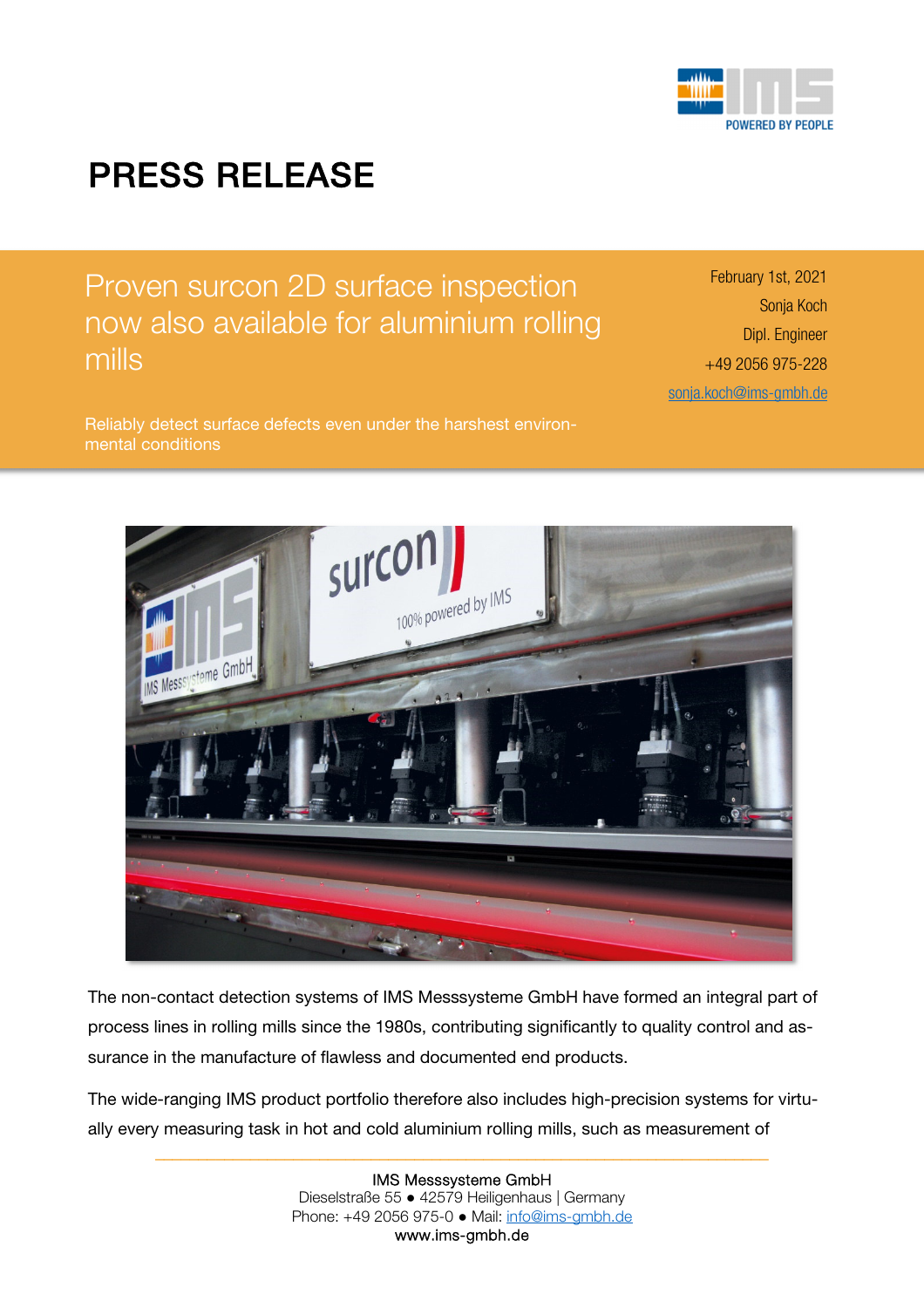

thickness, thickness profile, width, wedge, coating and flatness. Placed at strategic points in the production process, all IMS measuring systems work while the process is running and deliver essential data for precise plant control through the integrated quality management and evaluation system.

One exception to this was – until today – the surcon 2D surface inspection system, which is already firmly ensconced in the production and processing of steel.

Since development began in 2008, well-known manufacturers of slabs, heavy plates, complex profiles such as double-T beams or sheet piling as well as seamless tubes have benefited from the high-performance surcon 2D and 3D surface inspection systems.

The logical consequence of the experience gained from these very successful reference projects for IMS could therefore only be to develop the already well-established surface inspection systems further for detection of highly reflective materials.

The more advanced a production process is, the finer both the surfaces and the defects become. For this reason, it does not suffice for reliable detection of surface defects occurring there to detect only with the help of a bright field area, as is the case with matt surfaces.



IMS Messsysteme GmbH Dieselstraße 55 ● 42579 Heiligenhaus | Germany Phone: +49 2056 975-0 ● Mail: info@ims-gmbh.de www.ims-gmbh.de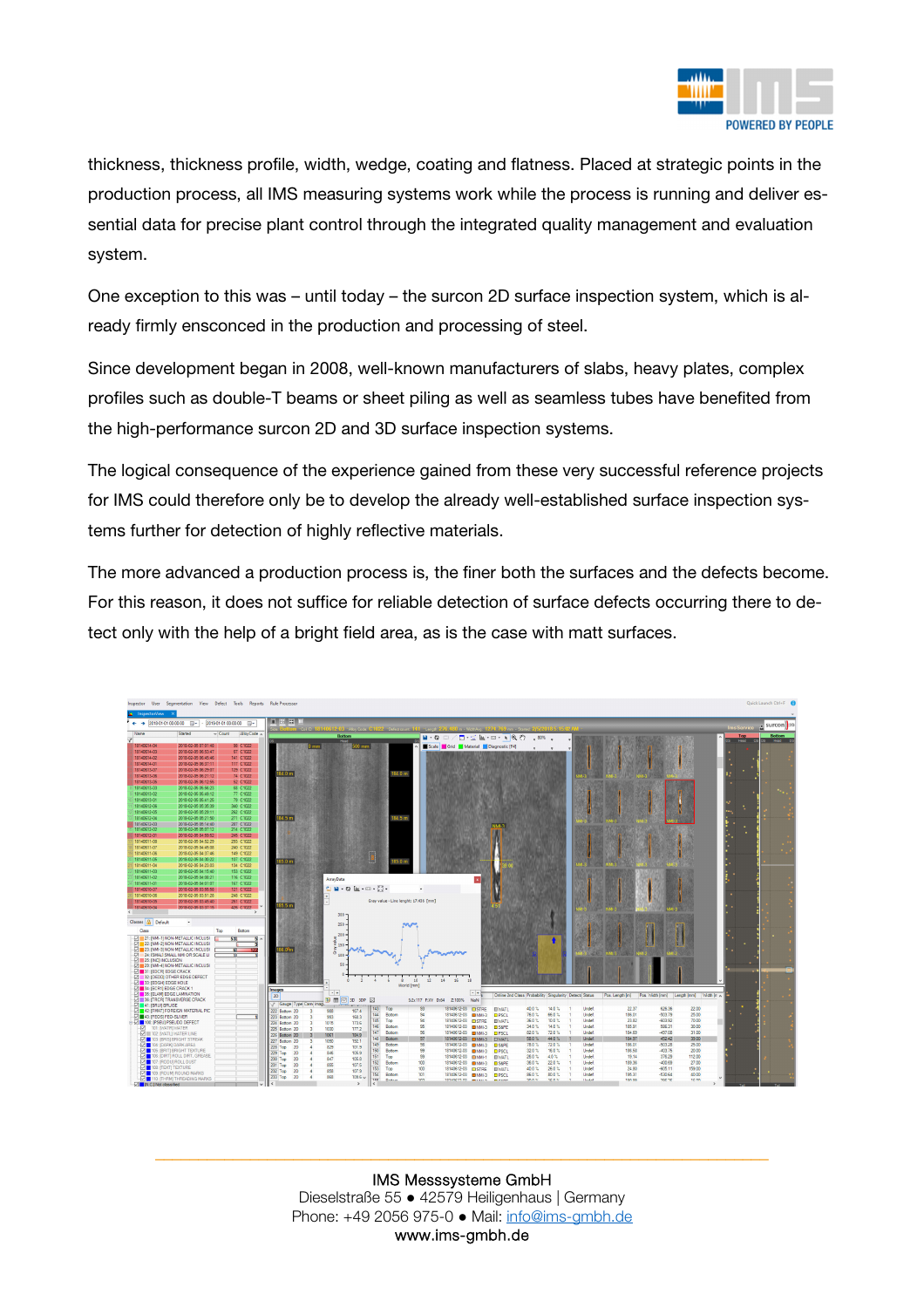

Surface defects that produce light reflections are not visible in the bright field. The solution to this problem is an additional camera beam placed in the dark field area, which reliably detects, visualises and documents even the smallest defects.

A real milestone in this direction was the successful adaptation of the existing system configuration for inspection of shiny steel and hot-dip galvanised surfaces. For IMS, this simultaneously sounded the kick-off for taking the final step towards engineering a surface inspection system for aluminium.

In 2017, initial laboratory tests and evaluations of aluminium samples already yielded extremely promising results, quickly leading to active field tests in 2019. However, various challenges specific to the aluminium industry still had to be overcome before the surcon 2D surface inspection system for aluminium was finally ready for series production.

The harsh environmental conditions and confined spaces in aluminium rolling mills also place increased demands on the mechanics of the measuring frames.

The aggressive kerosene-based rolling oils used in the production of aluminium strip are particularly problematical here. Special modifications therefore had to be developed to protect the sensitive equipment of the surface inspection systems safely over their complete life cycle.

Further, to ensure a flawless inspection result, it is essential to keep the camera and illumination windows free of oil deposits at all times, and the seals of the housing must also be able to withstand the corrosive environment.

In addition, the confined space conditions in rolling mills require a very individually adaptable design of the inspection system. Working in close cooperation with engineering teams on site, surcon's system designers succeeded in constructing a flexibly adaptable system that also grants easy access for maintenance work.

In the end, the verification of previous test results as well as additional on-site evaluations led to today's optimally designed set-up of the surcon 2D surface inspection system for continuous detection over the complete range of aluminium strip.

The advantages for customers in the aluminium industry for continuous process optimisation are clear: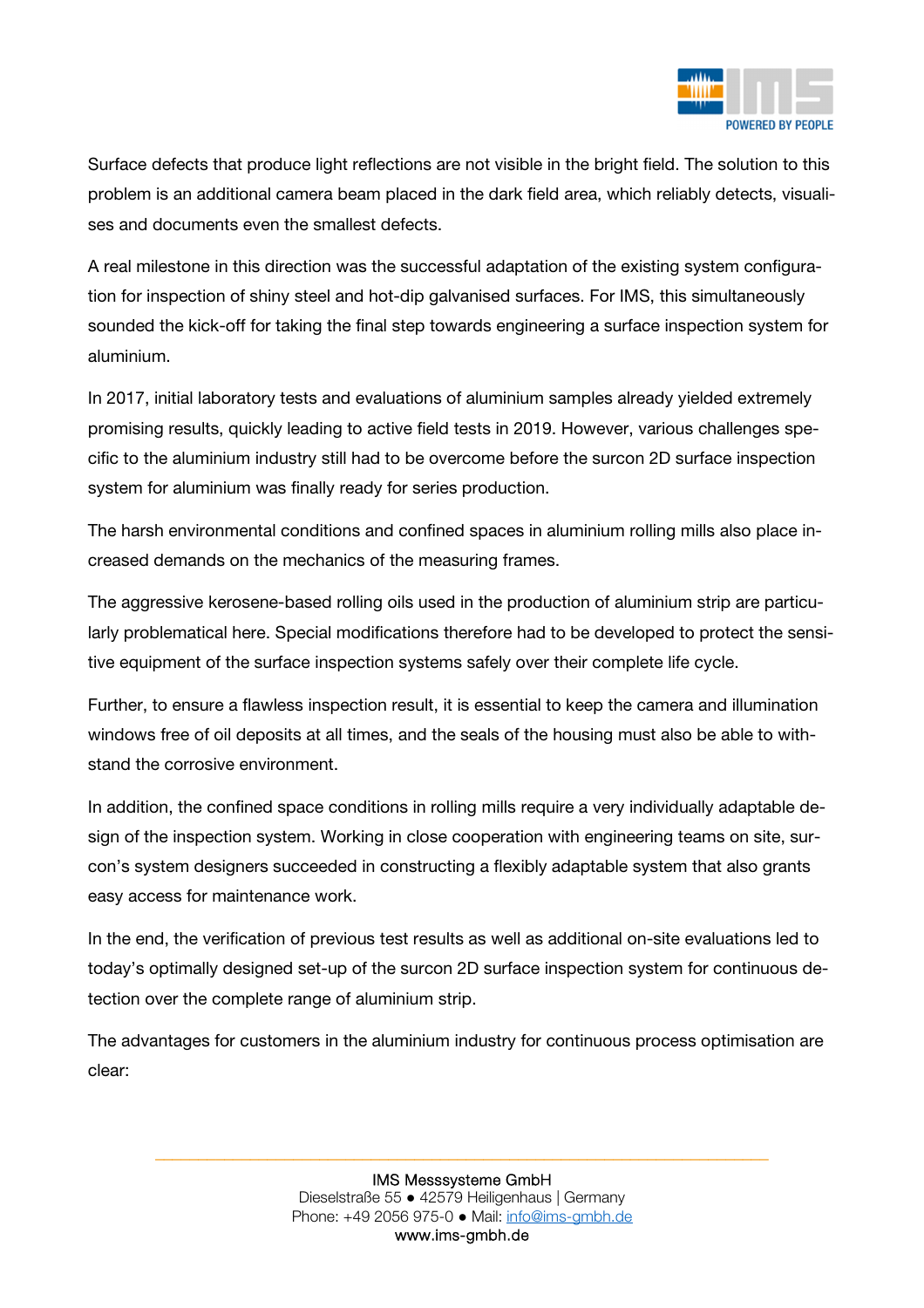

- 100% automated surface inspection
- Automated detection and classification of surface defects
- Detection of periodic defects
- Integrated quality assessment and display of inspection results
- Provision of inspection results via interfaces as well as archiving for subsequent review

## Technical Data

| <b>Material data</b> |                                                 |
|----------------------|-------------------------------------------------|
| Max. speed (m/min):  | up to 1,900 m/min for 0.4 mm length resolution  |
| Width (mm):          | not limited                                     |
| Length (m):          | no restriction / continuous inspection possible |

| Measurement system data   |                                                                                                     |
|---------------------------|-----------------------------------------------------------------------------------------------------|
| Configuration:            | 2D bright field and dark field (2 camera rows per side)                                             |
| Installation type:        | fixed installation or movable                                                                       |
| Camera type:              | CMOS line scan camera / Gigabit Ethernet / Camera Link                                              |
| Illumination source:      | High Power LED 450 nm / 630 nm / white<br>more than 500 W/m <sup>2</sup> at 500 mm working distance |
| Typical working distance: | 400 -1,500 mm                                                                                       |

| Performance data           |                                                                                                                                 |
|----------------------------|---------------------------------------------------------------------------------------------------------------------------------|
| Chip size / framerates:    | up to 8,192 pixels up to 140 kHz                                                                                                |
| Typical resolution:        | 0.2 mm $\times$ 0.2 mm $/$ 0.2 mm $\times$ 0.4 mm                                                                               |
| Image processing capacity: | Xeon 8 Core or better, GPU processing enabled<br>More than 600 megapixels / second per camera computer                          |
| Image storage:             | defective areas in full resolution<br>full background in reduced resolution<br>short intervals can be stored in full resolution |
| Image storage capacity:    | 20 up to 60 TB                                                                                                                  |
| Image type:                | lossless compressed tiff format                                                                                                 |
| Database:                  | Microsoft SQL Server                                                                                                            |